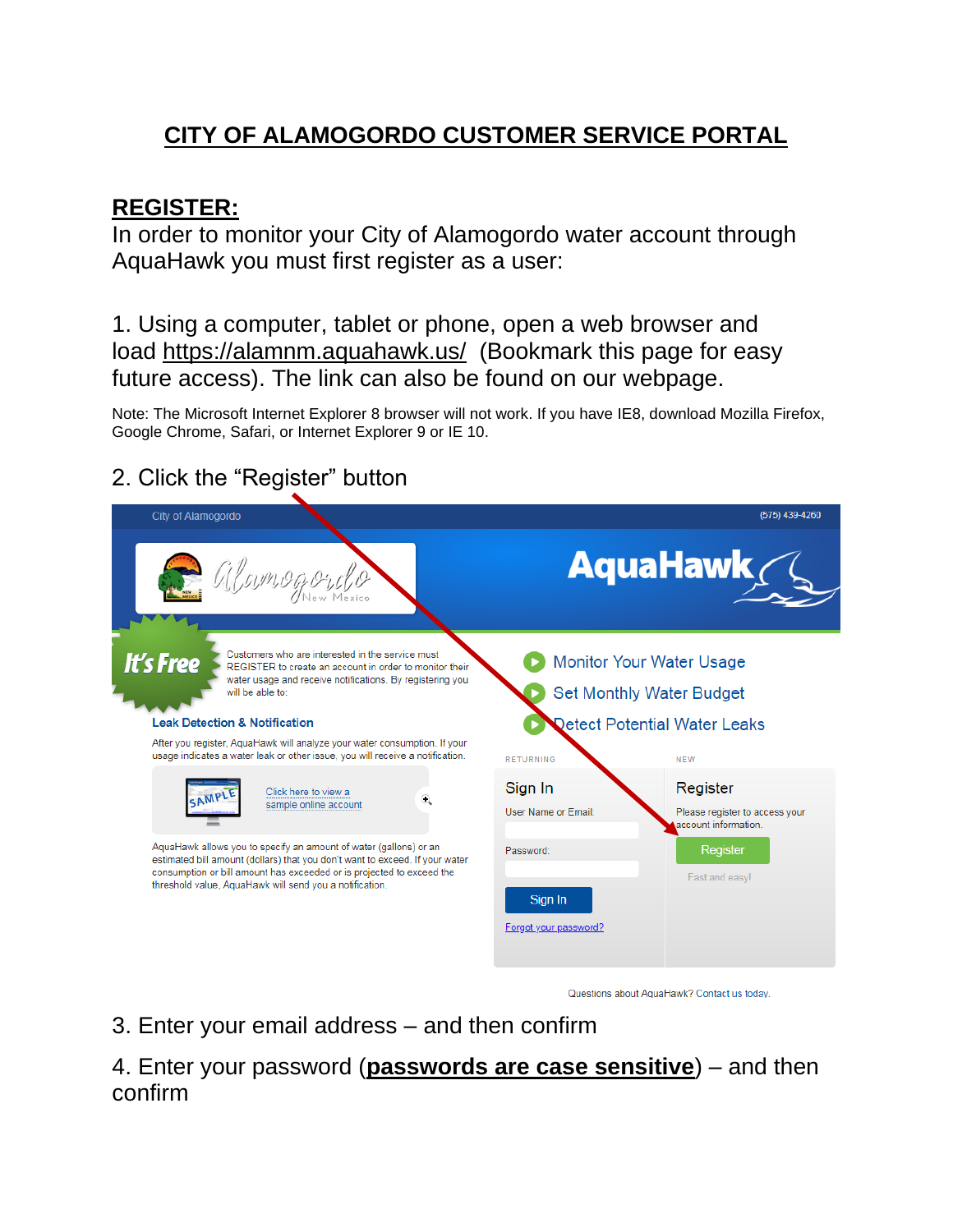- 5. Enter your first name
- 6. Enter your last name

7. Enter your phone number(s) – cell, home, and/or work number(s)

8. Enter your mailing address

9. Enter your contact preference. We recommend **e-mail** or **text** for the most immediate alerts.

10. Click the "Register" button

## *You MUST SIGN IN to complete registration!*

## **FIRST TIME SIGN IN:**

- 1. Enter either your name or email address
- 2. Enter your password (remember: case sensitive)

3. The system knows if it is your first time logging in, and will pop up the "Add Account" box.

- 4. Enter your account number
- 5. Enter your name
- 6. Enter your address
- 7. Press "Add"

Next Steps are optional - If you wish to set alert parameters, click the "My Thresholds" button. Under the "alert settings" you may set maximum dollar and/or usage notifications!

SETTING THRESHOLDS FOR ALERTS:

- 1. Click the "My Thresholds" button
- 2. This screen should appear: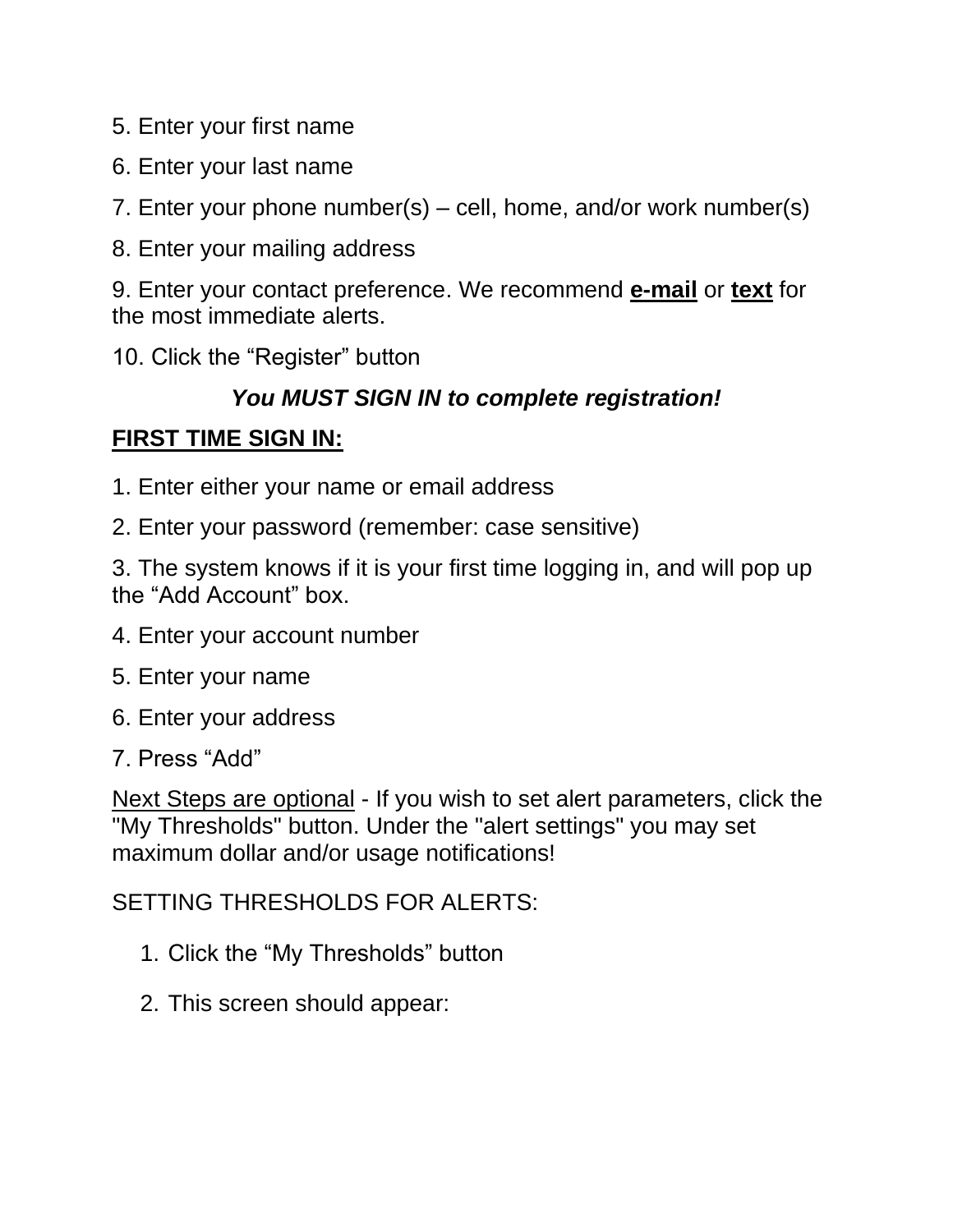| <b>My Thresholds</b>                                                                                                             |                                  |  |  |  |  |  |  |  |
|----------------------------------------------------------------------------------------------------------------------------------|----------------------------------|--|--|--|--|--|--|--|
| <b>Billing Period Thresholds (Account)</b>                                                                                       |                                  |  |  |  |  |  |  |  |
| <b>Estimated Bill Alert Threshold</b>                                                                                            | Water Use Alert Threshold        |  |  |  |  |  |  |  |
| Current<br><b>□ Projected</b>                                                                                                    | l⊽ Current<br><b>□ Projected</b> |  |  |  |  |  |  |  |
| Reading<br>Bill Amount (dollars)                                                                                                 | Water Use (Gallons)              |  |  |  |  |  |  |  |
| To set advanced water use thresholds, click here.<br>If multiple water meters are available,<br>click each desired meter number. |                                  |  |  |  |  |  |  |  |
| <b>Apply</b>                                                                                                                     | Cancel                           |  |  |  |  |  |  |  |

3. Click on the "click here" prompt to show advanced settings:

| Account $\#$ :                                   |                                       | Meter #              | (Water-Resider                |  |  |  |  |  |  |
|--------------------------------------------------|---------------------------------------|----------------------|-------------------------------|--|--|--|--|--|--|
| <b>Billing Period Thresholds (Account)</b>       |                                       |                      |                               |  |  |  |  |  |  |
|                                                  | <b>Estimated Bill Alert Threshold</b> |                      | Water Use Alert Threshold     |  |  |  |  |  |  |
|                                                  | l⊽l Current<br>Projected              |                      | <b>V</b> Current<br>Projected |  |  |  |  |  |  |
|                                                  | Bill Amount (dollars)                 |                      | Water Use (Gallons)           |  |  |  |  |  |  |
| ater Lise<br><b>Water Use Thresholds (Meter)</b> |                                       |                      |                               |  |  |  |  |  |  |
| 1 Hour                                           | Water Use (gallons)                   | 1 Week               | Water Use (gallons)           |  |  |  |  |  |  |
| 1 Day                                            | Water Use (gallons)                   | 1 Month              | Water Use (gallons)           |  |  |  |  |  |  |
|                                                  | Water Use (gallons)                   | gallons per hour for | 24 Hours<br>v                 |  |  |  |  |  |  |
| Cancel<br><b>Apply</b>                           |                                       |                      |                               |  |  |  |  |  |  |

4. On this screen enter your thresholds for alerts.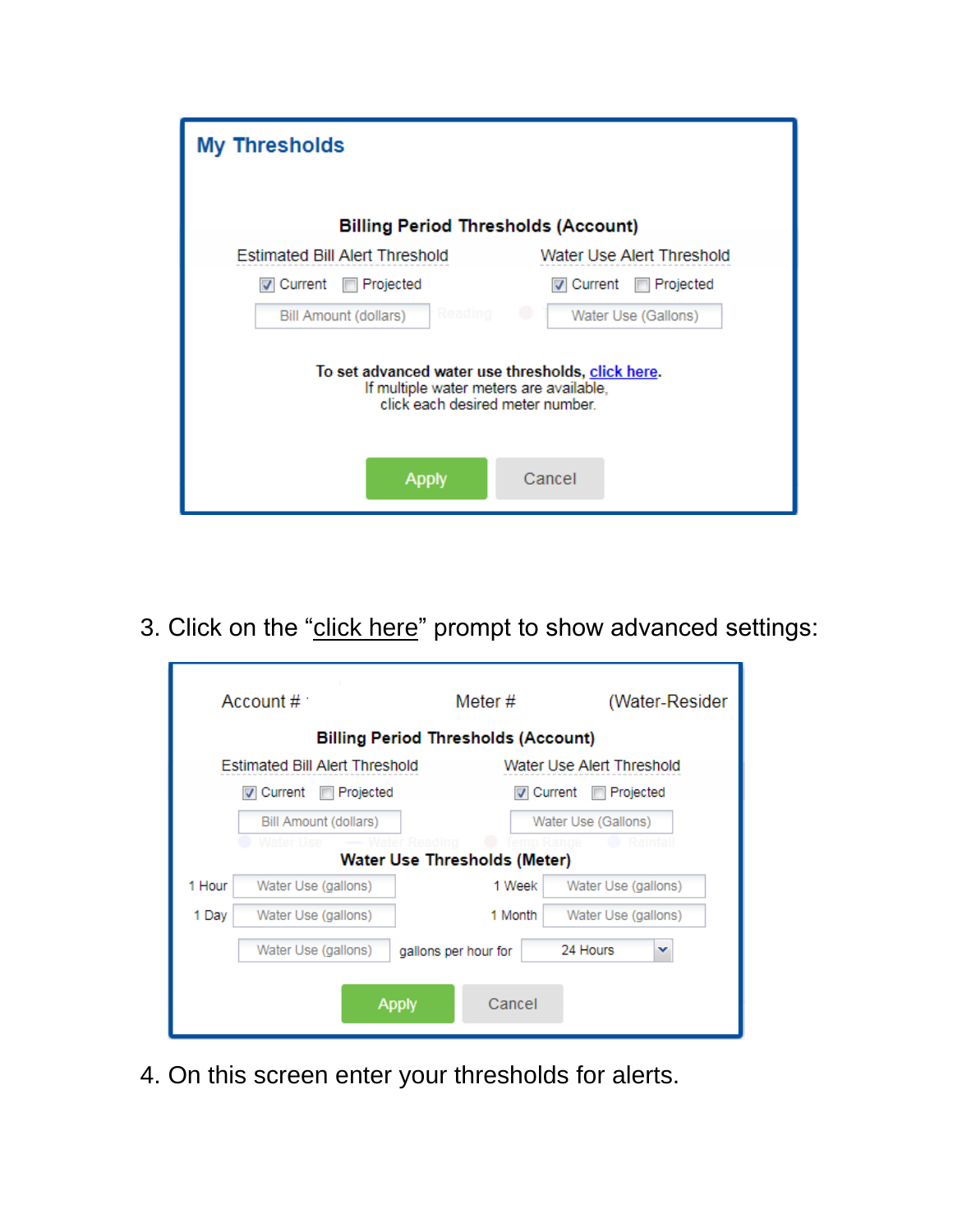- a. We recommend that under "**Billing Period Thresholds (Account)**" the "Current" and "Projected" boxes be checked for both Estimated Bill and Water Use alerts.
	- i. For "Estimated Bill Alert Threshold" we recommend a value close to your monthly average bill – keeping in mind that during our summer months nearly every bill increases with increased water use.
	- ii. For "Water Use Alert Threshold" we recommend a value close to you monthly average water use – keeping in mind that nearly every customer experiences increased water use during our summer months.
- b. Under "**Water Use Threshold (Meter)"** you may enter any or all water use thresholds – an alert will be sent for any of the thresholds that are exceeded.
- c. We recommend that, at a minimum, you enter a threshold for the "gallons per hour"
	- i. For most customers, unless you are a 24 hour operation, there should be some number of hours per day when there is zero water use. For these customers we recommend you enter a small value (1-2) for the "Water Use" – you will then receive an alert should your water use meet or exceed the value for 24 continuous hours or more – which might indicate, for example, a leaky faucet, sprinkler left on, or a plumbing leak.
- 5. Adding accounts to your registered user name.
	- a. If you have multiple utility accounts in your name you can view them all under one AquaHawk username.
		- i. Click on your username in the upper right hand corner of the screen.